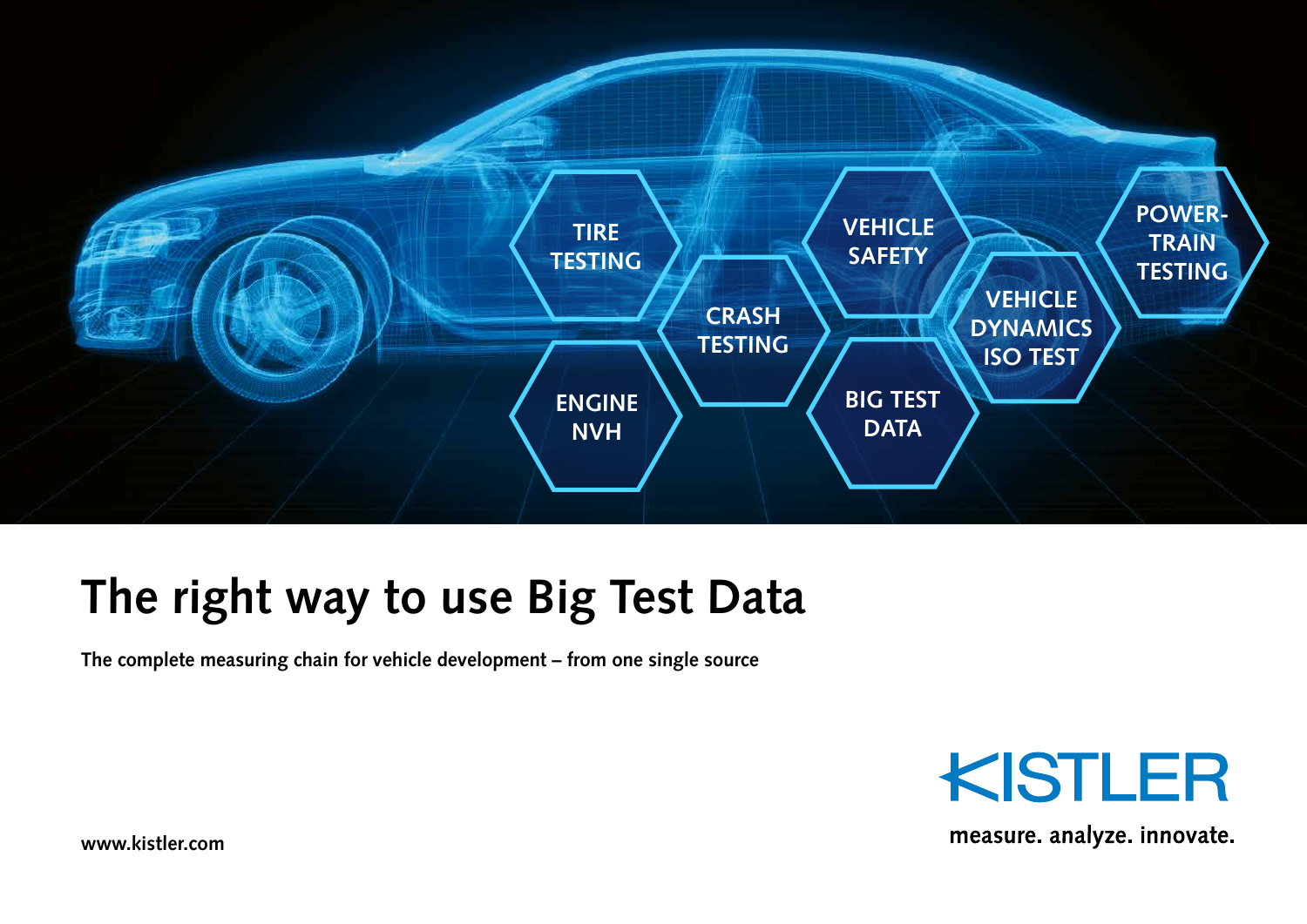# **Challenging and complex measurements in the automotive industry**

**Kistler offers its customers the entire measuring chain for vehicle development – from individual sensors to software systems that can evaluate vast quantities of data. These intelligent, complete solutions from one single source help to make vehicles safer and more robust while boosting performance and efficiency.**

Kistler is the global market leader in dynamic measurement technology. The company can draw on six decades of experience garnered from many different industries and applications. Over this period, the Swiss technology leader has evolved from a component manufacturer into a system supplier and then a solution provider. And with its acquisition of AMS, the Kistler Group has now taken a decisive step towards becoming an information provider.

Kistler is a technology partner of many years' standing for the automotive industry, and its specialists collaborate with customers across the globe. They develop products and systems that focus on engines, vehicle dynamics and vehicle safety. As a leading system provider of measurement technology solutions, Kistler supplies high-precision sensors and reliable data acquisition systems. Now, the portfolio has been expanded with the addition of customercentric services and comprehensive analytical software for complex test applications.

#### **Complete solutions for vehicle optimization**

Kistler's high-precision solutions lead to environment-friendly combustion engines; they make it possible to build lighter vehicles, and they play a key part in enhancing vehicle safety and driving comfort – always with the latest megatrends and legal requirements in mind. Our product offering is flanked by a comprehensive portfolio of services, available all over the world.

#### **Your benefits**

- **Intelligence:** recognize patterns and identify relationships thanks to intelligent data analysis
- **Customizing:** create individual user interfaces and reports
- **Scaling:** deploy computing capacities in line with demand and requirements
- **Expertise:** data evaluation specially tailored to measurement data
- **Networking:** manage measurement data globally and decentrally
- **Data integrity:** ensure the integrity of your valuable measurement data with the special MDFS file system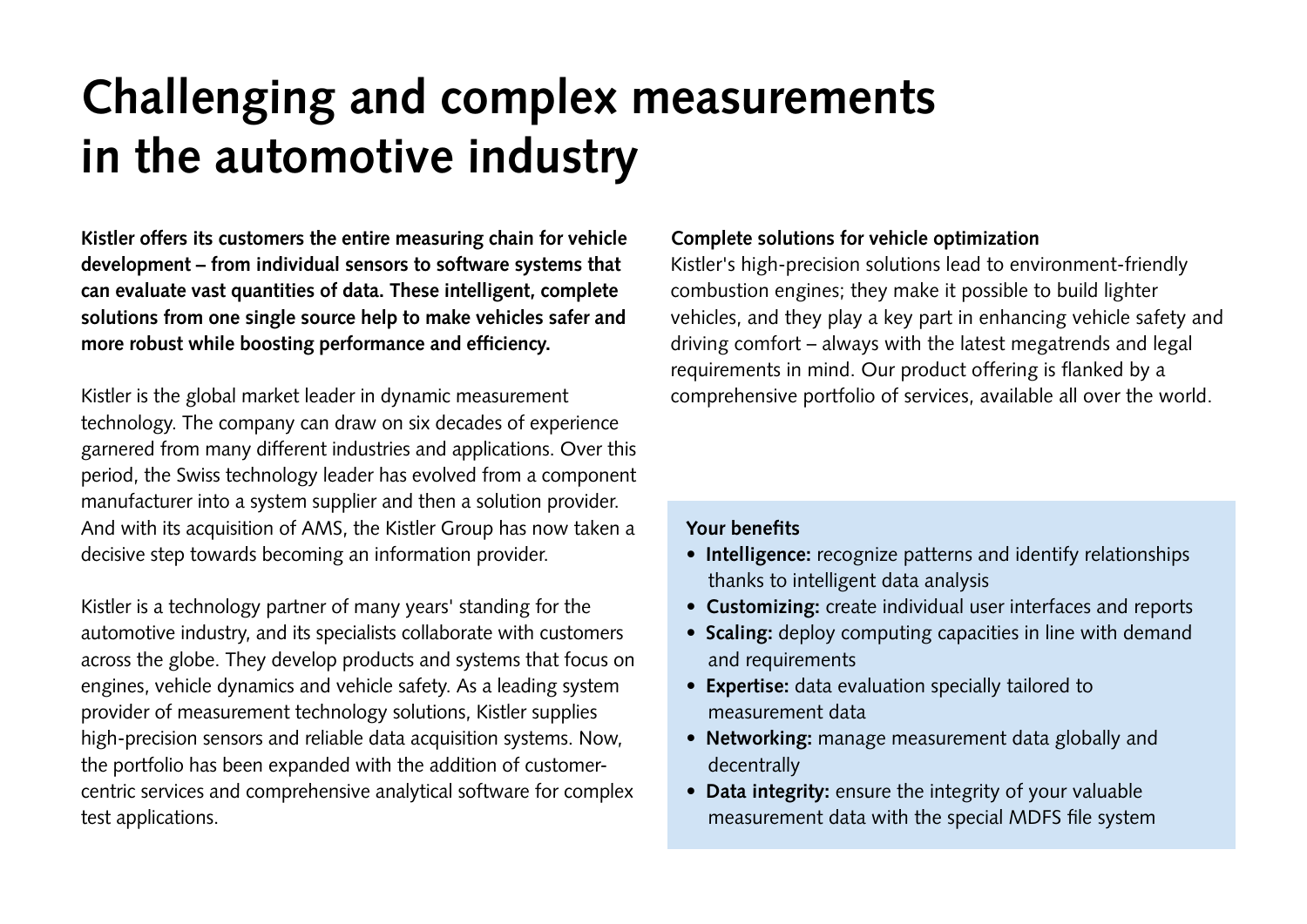# **Digital measurement technology from one single source**

**More development expertise throughout the entire measuring chain, from sensors to reporting**